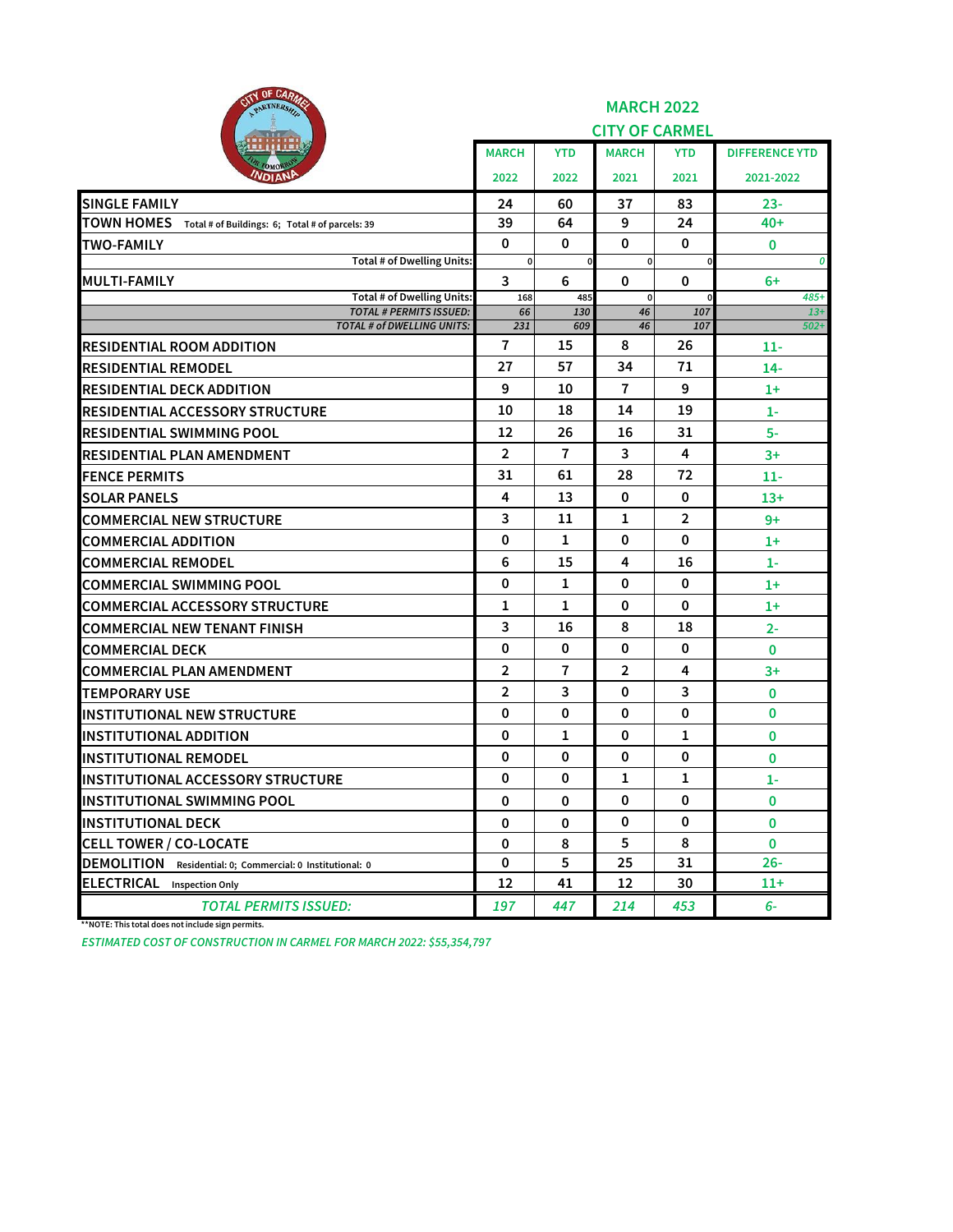**D.O.C.S. BUILDING PERMIT ACTIVITY MARCH 2022**

*COMMERCIAL, INSTITUTIONAL, & MULTI-FAMILY - NEW STRUCTURES, ACCESSORY BUILDINGS, ADDITIONS, TENANT FINISHES, REMODELS, POOLS, DECKS (Institutional includes churches, schools & public libraries)*

#### *Type of Construction \_\_\_\_\_Total Permits Issued*

## **PERMITS ISSUED**

- **North End Building A (50 units), 525 North End Dr.**
- **North End Building B (55 units), 485 North End Dr.**
- **North End Building C (63 units), 445 North End Dr.**

#### **COMMERCIAL NEW STRUCTURE: .............................................................................................................................................................................................4**

- **North End Building A Retail, 525 North End Dr.**
- **Courtyards of Carmel Clubhouse, 13900 Grisham Dr.**
- **Building 6 VOWC, 12770 W. New Market St.**
- **Sun King Patio, 351 Monon Blvd.**

#### **COMMERCIAL TENANT FINISH / REMODEL:……….....................................................................................................................................................................9**

- **MJ Brown Renovations, 154 W. Carmel Dr.**
- **Kroger, 1217 S. Rangeline Rd.**
- **Crown Haven Wealth Advisors, 11555 N. Meridian St.**
- **Oh Baby Spa, 10425 Commerce Dr. #120**
- **Indiana Polyclinic, 201 Pennsylvania Parkway #200**
- **The Wedding Studio, 14250 Clay Terrace Blvd. #120**
- **Franciscan Health Carmel, 12188 N. Meridian St.**
- **Canine Cloud Nine, 885 Monon Green Blvd. #114**
- **Zeta Beta Tau, 1320 City Center Dr.**

## **COMMERCIAL / INSTITUTIONAL CERTIFICATES OF OCCUPANCY ISSUED**

**COMMERCIAL NEW STRUCTURE: ..............................................................................................................................................................................................1**

• **Hamilton West, 885 Monon Green Blvd.**

#### **COMMERCIAL TENANT FINISH / REMODEL:…...........................................................................................................................................................................17**

- **Teacher's Credit Union, 635 E. Carmel Dr.**
- **Turner James Management, 1030 S. Rangeline Rd.**
- **Christopher Scott Home, 200 S. Rangeline Rd. #124**
- **South College at Penn, 301 Pennsylvania Pkwy.**
- **Schwab Investment Office, 2375 E. 116th St.**
- **IU Health, 11700 N. Meridian St.**
- **GEICO, 101 W. 103rd St.**
- **Oh Baby Spa, 10425 Commerce Dr. #120**
- **Kinetic Advantage, 10333 N. Meridian St.**
- **Restore Hyper Wellness + Cryotherapy, 11100 N. Michigan Rd. #130**
- **Wendy's, 7245 E. 146th St. #150**
- **Marco's Pizza, 11145 N. Michigan Rd.**
- **Carmel Multi-Specialty Medical Center, 13000 N. Meridian St.**
- **Winthrop Capital Management, 10201 Illinois St. #275**
- **Aspasia Production Kitchen, 9830 N. Michigan Rd.**
- **Hand & Stone, 11100 N. Michigan Rd. #150**
- **MO Strategies, 501 Pennsylvania Pkwy.**

## **D.O.C.S. BUILDING & SIGN ACTIVITY BY YEAR**

|                                        | <b>MAR 2022</b> | <b>MAR 2021</b> | <b>MAR 2020</b> | <b>MAR 2019</b> | <b>MAR 2018</b> |
|----------------------------------------|-----------------|-----------------|-----------------|-----------------|-----------------|
| <b>TOTAL BUILDING PERMITS ISSUED:</b>  | 166             | 185             | 130             | 132             | 139             |
| <b>TOTAL FENCE PERMITS ISSUED:</b>     | 31              | 28              | 28              | 36              | 25              |
| <b>TOTAL SIGN PERMITS:</b>             | 40              | 24              | 37              | 11              | 36              |
| <b>TOTAL PUBLIC EVENT BANNERS:</b>     |                 |                 |                 | 10              |                 |
| <b>BUILDING INSPECTIONS PERFORMED:</b> | 676             | 557             | 441             | 508             | 541             |
| <b>BUILDING PLAN REVIEWS:</b>          | 162             | 181             | 99              | 121             | 149             |
| PUBLIC REOUEST FOR INFORMATION (RFI):  | 70              | 140             | 63              | 49              | 35              |

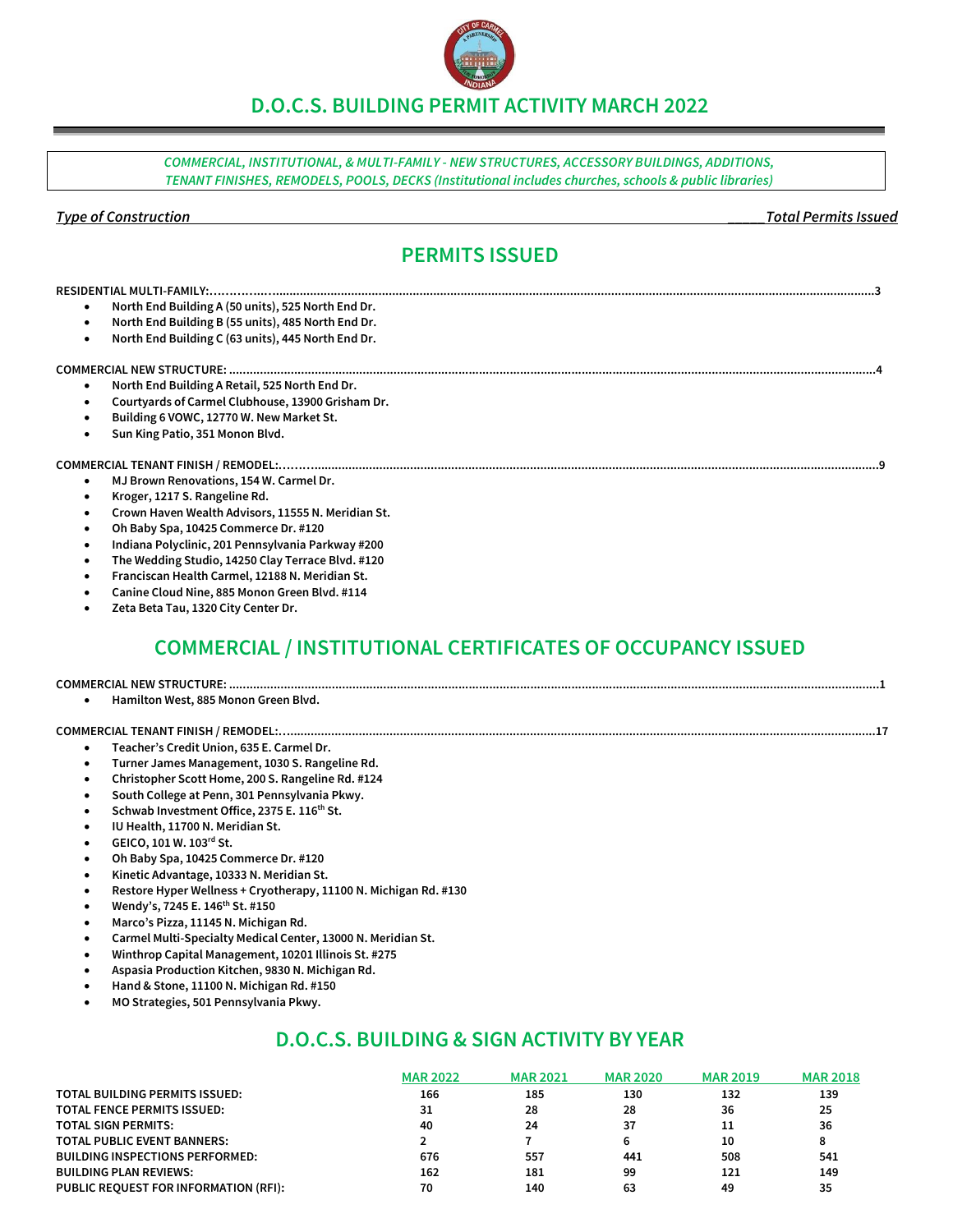

## **D.O.C.S. CODE ENFORCEMENT ACTIVITY MARCH 2022**

## **CODE ENFORCEMENT TASK REPORT SUMMARY FOR MARCH 2022**

| <b>COMPLAINTS RECEIVED</b> | <b>TOTAL:</b> | <b>INSPECTION STATISTICS</b> |                                 | TOTAL:        |     |
|----------------------------|---------------|------------------------------|---------------------------------|---------------|-----|
| <b>EMAIL</b>               | 3             | <b>NEW CASES</b>             |                                 |               | 154 |
| <b>MY CARMEL APP</b>       | 13            | <b>INITIAL INSPECTIONS</b>   |                                 |               | 148 |
| <b>PHONE</b>               | 18            | <b>ABATEMENT</b>             |                                 |               | 1   |
| <b>REFERRAL</b>            | 0             |                              | <b>INITIAL VIOLATION NOTICE</b> |               | 31  |
| <b>STAFF</b>               | 119           | <b>RE-INSPECTIONS</b>        |                                 | 482           |     |
| <b>WALK-IN</b>             | 1             | <b>CLOSED CASES</b>          |                                 |               | 147 |
| <b>INSPECTIONS BY AREA</b> | <b>WEST</b>   | <b>CENTRAL</b>               | <b>EAST</b>                     | <b>TOTAL:</b> |     |
| <b>NEW CASES</b>           | 26            | 76                           | 52                              | 154           |     |
| <b>INITIAL INSPECTIONS</b> | 24            | 72                           | 52                              | 148           |     |
| <b>RE-INSPECTIONS</b>      | 63            | 215                          | 204                             | 482           |     |
| <b>CLOSED CASES</b>        | 18            | 78                           | 51                              | 147           |     |
|                            |               |                              |                                 |               |     |

## **CODE ENFORCEMENT MONTHLY REPORT FOR MARCH 2022**

| TYPE OF COMPLAINT/VIOLATION     | <b>NEW CASES</b> | TYPE OF COMPLAINT/VIOLATION     | <b>NEW CASES</b> |
|---------------------------------|------------------|---------------------------------|------------------|
| <b>BUILDING CODE VIOLATIONS</b> | 4                | <b>PROPERTY MAINTENANCE</b>     | 18               |
| <b>COMMERCIAL VEHICLE</b>       | 8                | <b>RECREATIONAL VEHICLE</b>     | 9                |
| <b>DUMPSTER</b>                 | 22               | <b>RIGHT-OF-WAY OBSTRUCTION</b> |                  |
| <b>FARM ANIMALS</b>             | 0                | <b>SIDEWALK</b>                 |                  |
| <b>FENCE VIOLATION</b>          | 4                | <b>SIGNS</b>                    | 86               |
| <b>GRASS OR WEEDS</b>           |                  | <b>TRASH/DEBRIS</b>             | 42               |
| <b>HOME OCCUPATION</b>          | $\mathbf{2}$     | UNSAFE BUILDING                 | 0                |
| <b>NOISE REGULATIONS</b>        | 0                | <b>JUNK VEHICLE</b>             | З                |
| <b>OPEN AND ABANDONED</b>       | 0                | <b>ZONING USE VIOLATIONS</b>    |                  |
| <b>OUTDOOR STORAGE</b>          | 25               | <b>SNOW AND ICE REMOVAL</b>     |                  |
| PARKING IN LAWN/GREENBELT       | 22               | <b>OTHER</b>                    | 8                |
|                                 |                  | TOTAL                           | 259              |

**FORECLOSURE MONITORING SUMMARY FOR MARCH 2022**

| <b>COMPLAINTS RECEIVED</b> | <b>TOTAL:</b> |
|----------------------------|---------------|
| <b>NEW CASES</b>           | Ω             |
| INITIAL INSPECTIONS        | Ω             |
| <b>ABATEMENT</b>           | Ω             |
| INITIAL VIOLATION NOTICE   | ŋ             |
| <b>RE-INSPECTIONS</b>      | 5             |
| <b>CLOSED CASES</b>        |               |

| <b>FORECLOSURE STATISTICS</b> | <b>WEST</b> | <b>CENTRAL</b> | <b>EAST</b> | <b>TOTAL:</b> |
|-------------------------------|-------------|----------------|-------------|---------------|
| <b>NEW CASES</b>              | 0           |                |             |               |
| INITIAL INSPECTIONS           | 0           |                |             | 0             |
| <b>RE-INSPECTIONS</b>         |             |                |             | 5             |
| <b>CLOSED CASES</b>           | 0           | 0              |             |               |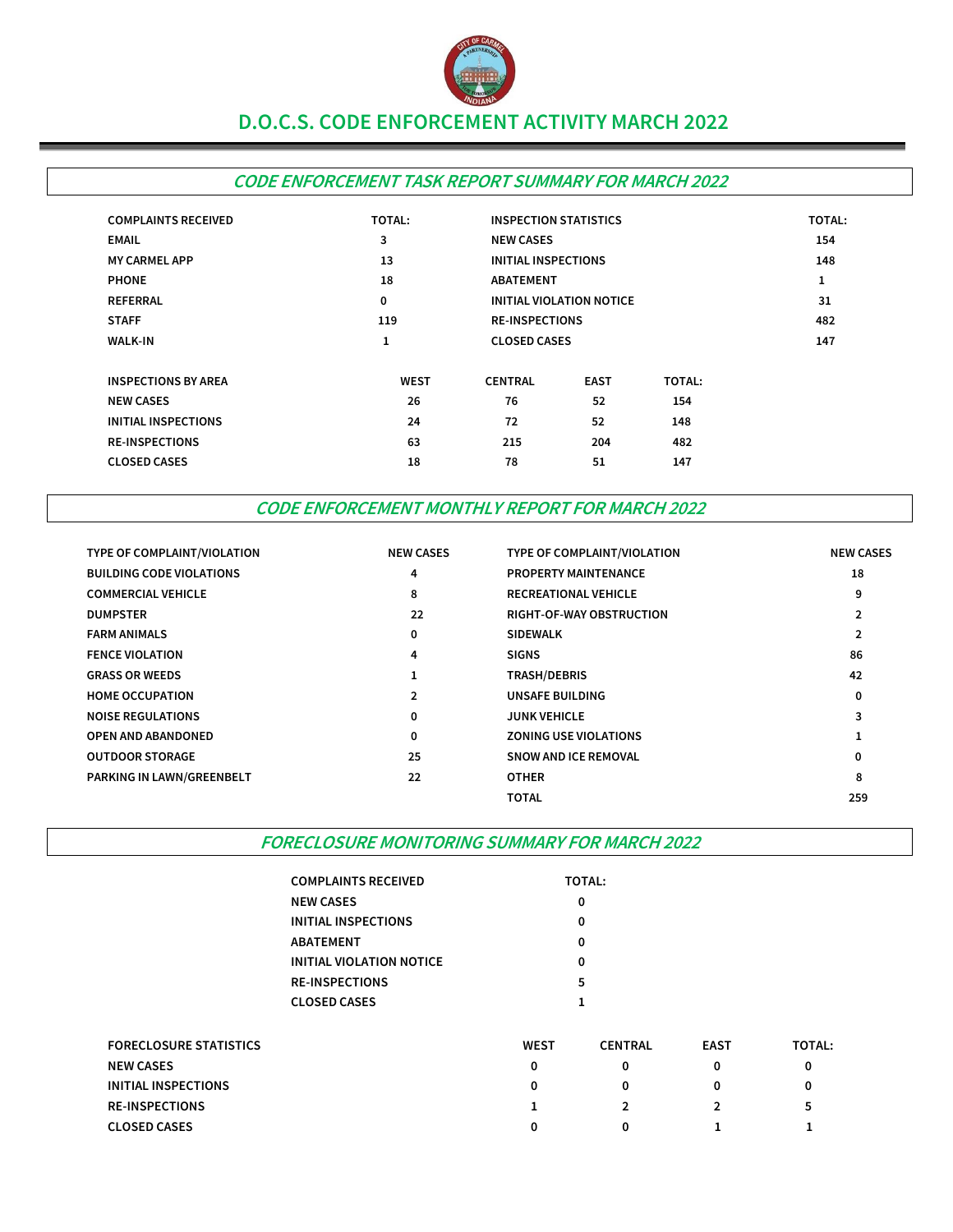# **DEPARTMENT OF COMMUNITY SERVICES INCOME REPORT MARCH 1-31, 2022**



| <b>TRANSACTION TYPE:</b>                                                     | <b>INDIANA</b><br><b>TRANSACTIONS:</b> |     | <b>AMOUNT:</b>           |
|------------------------------------------------------------------------------|----------------------------------------|-----|--------------------------|
| BUILDING PERMITS: [Includes the fee for full Certificate of Occupancy (C/O)] | 167                                    | \$  | 224,494.72               |
| <b>DEMOLITION PERMITS:</b>                                                   | 0                                      | \$  |                          |
| <b>LATE FEES:</b>                                                            | 0                                      | \$  |                          |
| RE-INSPECTION, ADDITIONAL INSPECTION, AND/OR TEMP C/O:                       | 49                                     | \$  | 6,972.00                 |
| PLAN AMENDMENT: (Commercial / Institutional)                                 | 2                                      | \$  | 749.00                   |
| PLAN AMENDMENT: (Residential)                                                | 2                                      | \$  | 374.00                   |
| <b>SPECIAL EVENT PERMITS:</b>                                                | 0                                      | \$  |                          |
| TEMPORARY USE PERMITS/EXTENSIONS:                                            | 1                                      | \$  | 378.00                   |
| <b>APPEALS:</b>                                                              | 0                                      | \$  |                          |
| <b>FENCE PERMITS:</b>                                                        | 23                                     | \$  | 1,296.00                 |
| FENCE LIABILITY WAIVER: (Paid to Hamilton County)                            | 19                                     | \$  | 560.00                   |
| <b>ABATEMENT:</b>                                                            | 0                                      | \$  |                          |
| ADLS:                                                                        | 3                                      | \$  | 3,520.00                 |
| <b>ADLS AMENDMENT:</b>                                                       | 0                                      | \$  |                          |
| <b>COMMITMENT AMENDMENT:</b>                                                 | 0                                      | \$  |                          |
| <b>DEVELOPMENT PLAN:</b>                                                     | 3                                      | \$  | 4,581.81                 |
| DEVELOPMENT PLAN AMENDMENT:                                                  | 0                                      | \$  |                          |
| <b>HPR REVIEW:</b>                                                           | 0                                      | \$  | $\blacksquare$           |
| <b>ORDINANCE AMENDMENT:</b>                                                  | 0                                      | \$  | $\overline{\phantom{a}}$ |
| <b>PLAT VACATE:</b>                                                          | 0                                      | \$  | $\blacksquare$           |
| <b>PRIMARY PLAT:</b>                                                         | 0                                      | \$  | $\overline{\phantom{a}}$ |
| <b>PRIMARY PLAT AMENDMENT:</b>                                               | 0                                      | \$  |                          |
| <b>PUD ORDINANCES:</b>                                                       | 0                                      | \$  |                          |
| <b>REZONE:</b>                                                               | 0                                      | \$  |                          |
| <b>ADDITIONAL WAIVER:</b>                                                    | 0                                      | \$  |                          |
| <b>SDR SITE PLAN REVIEW:</b>                                                 | 0                                      | \$  |                          |
| <b>SECONDARY PLAT/REPLAT:</b>                                                | 0                                      | \$  |                          |
| <b>SUBDIVISION WAIVER:</b>                                                   | 0                                      | \$  |                          |
| <b>MISC. ZONING WAIVER:</b>                                                  | 1                                      | \$  | 1,185.00                 |
| <b>TAC ONLY:</b>                                                             | 1                                      | \$  | 389.00                   |
| DEVELOPMENT STANDARDS VARIANCE:                                              | 0                                      | \$  |                          |
| <b>HEARING OFFICER REVIEW:</b>                                               | 4                                      | \$  | 1,362.00                 |
| <b>SPECIAL EXCEPTION VARIANCE:</b>                                           | 1                                      | \$  | 54.00                    |
| <b>SPECIAL USES:</b> (Includes Special Use Amendments)                       | 0                                      | \$  |                          |
| <b>USE VARIANCE:</b>                                                         | 0                                      | \$  |                          |
| <b>SIGN PERMITS:</b>                                                         | 33                                     | \$  | 7,396.05                 |
| <b>ZONING DETAILS/LETTER:</b>                                                | 3                                      | \$  | 333.00                   |
| PARK & RECREATION IMPACT FEE (PRIF):                                         | 61                                     | \$  | 194,662.00               |
| <b>TOTALS:</b>                                                               |                                        |     |                          |
| <b>GENERAL FUND #101:</b>                                                    |                                        | \$  | 253,644.58               |
| <b>PRIF ACCOUNT #106:</b>                                                    |                                        | \$. | 129,492.00               |
| <b>PRIF ACCOUNT # 902:</b>                                                   |                                        | \$  | 65,170.00                |
| <b>UTILITY FEES: (Sewer/Water permits)</b>                                   |                                        | \$  | 303,533.00               |
| <b>TOTAL DEPOSIT:</b>                                                        |                                        | \$  | 751,839.58               |
| Last Month's General Fund Deposit:                                           |                                        | \$  | 126,230.28               |
| Last Month's Total Deposit:                                                  |                                        | \$  | 454,010.28               |

**NOTE: Receipts were deposited for 23 business days this month.**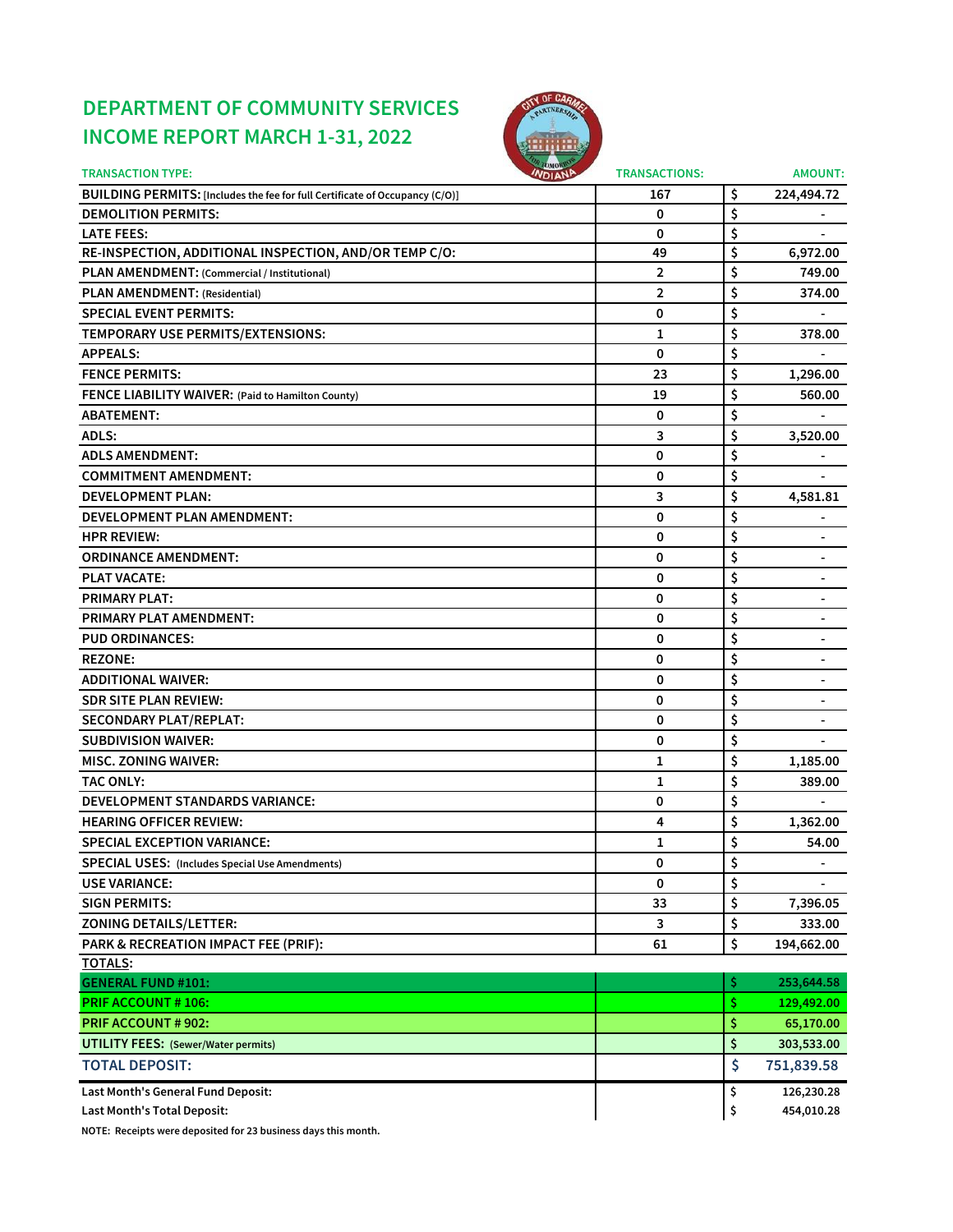## **City of Carmel Monthly Permits Issued 3/1/2022 - 3/31/2022**

## **Page 1**

### Date: 3/31/2022

|          | <b>Status</b>    | Permit NO    | Lot   | Subdivision                            | Property Address                       | Permit Type Description | Estimated      | Sq Ft             | <b>Contact Name</b>                                            | <b>Contact Address</b>           | Contact City, State Zip | Property Owner (as listed per applicant)          | Owner Address                   | Owner City, State Zip  |
|----------|------------------|--------------|-------|----------------------------------------|----------------------------------------|-------------------------|----------------|-------------------|----------------------------------------------------------------|----------------------------------|-------------------------|---------------------------------------------------|---------------------------------|------------------------|
|          |                  |              |       |                                        |                                        |                         | Cost of        |                   |                                                                |                                  |                         |                                                   |                                 |                        |
|          |                  |              |       |                                        |                                        |                         | Construction   |                   |                                                                |                                  |                         |                                                   |                                 |                        |
| 3/1/2022 | <b>ISSUED</b>    | B-2022-00043 |       | CROOKED STICK ESTATES                  | 11590 DITCH RD, CARMEL, 46032          | <b>RES-POOL</b>         | \$50,000.00    |                   | 500,00 Andrius Doniela                                         | 13120 Six Points Rd              | Carmel, IN 46032        | Andrius Doniela                                   | 13120 Six Points Rd             | Carmel, IN 46032       |
|          | <b>ISSUED</b>    | B-2022-00164 |       |                                        | 1217 S RANGELINE RD, CAR, IN, 46032    | COMM - REMODEL          | \$400,000.00   |                   | 5.000.00 Gilliatte General Contractors, Inc. (Jacob Gilliatte) | 2515 Bloyd Ave                   | ndianapolis, in 46218   | Kroger Central (Diane Hollibaugh)                 | 5960 Castleway West Drive       | ndianapolis, IN 46250  |
|          | <b>ISSUED</b>    | B-2022-00183 |       | <b>BROOKFIELD</b>                      | 12499 SPRINGBROOKE RUN, CAR, IN, 46033 | <b>RES - REMODEL</b>    | \$96,000.00    |                   | 550.00 Westwind Construction                                   | 9110 Leeward Circle              | ndianapolis, IN 46256   | David & Patty Hurdle                              | 12499 Springbrooke Run          | Carmel, IN 46033       |
|          | ISSUED           | B-2022-00147 |       | <b>COURTYARDS OF CARMEL</b>            | 13869 GRISHAM DR, CAR, IN, 46033       |                         |                |                   | 2,890.00 Ashley Barnes                                         | 11555 N Meridian Street #120     | Carmel, IN 46032        | EC New Vision Indiana                             | 11555 N Meridian Street #120    | Carmel, IN 46032       |
|          |                  |              |       |                                        |                                        | RES - SGNLFAM           | \$675,000.00   |                   |                                                                |                                  |                         |                                                   |                                 |                        |
|          | ISSUED           | B-2022-00149 |       | <b>COURTYARDS OF CARMEL</b>            | 13887 GRISHAM DR, CAR, IN, 46033       | RES - SGNLFAM           | \$700,000.00   |                   | 2,950.00 Epcon Communities                                     | 11555 N Meridian Street #120     | Carmel, IN 46032        | EC New Vision Indiana LLC                         | 11555 N Meridian Street #120    | Carmel, IN 46032       |
|          | <b>ISSUED</b>    | B-2022-00148 |       | <b>COURTYARDS OF CARMEL</b>            | 13923 GRISHAM DR, CAR, IN, 46033       | RES - SGNLFAM           | \$600,000.00   |                   | 2,593.00 Epcon Communities                                     | 11555 N Meridian Street #120     | Carmel, IN 46032        | EC New Vision Indiana LLC                         | 11555 N Meridian St #120        | Carmel, IN 46032       |
| 3/2/2022 | <b>ISSUED</b>    | B-2022-00054 |       | <b>GLENWOOD</b>                        | 10418 LASALLE RD, CARMEL, 46033        | <b>RES - ACCSTRCT</b>   | \$3,954.00     |                   | 160.00 Bethany Burchill                                        | 10418 lasalle rd                 | Carmel, IN 46033        | Bethany Burchill                                  | 10418 lasalle rd                | Carmel, IN 46033       |
|          | ISSUED           | B-2022-00100 | 1237  | <b>VILLAGE OF WESTCLAY</b>             | 12732 ST JULIAN ST, CARMEL, 46032      | <b>RES-ACCSTRCT</b>     | \$44,500.00    |                   | 400.00 Bill Michalak                                           | 4055 Sugar Pine Lane             | Zionsville, IN 46077    | Chris and Patrice Dawson                          | 12732 St Julian st.             | Carmel, IN 46032       |
|          | <b>ISSUED</b>    | B-2021-01960 |       | <b>WOODLAND SPRINGS</b>                | 377 PATRICIA CT, CAR, 46033            | <b>RES - ADDITION</b>   | \$16,443.00    |                   | 273.00 Champion Window of Indianapolis, LLC                    | 1435 Brookville Way, Suite E     | ndianapolis, IN 46239   | Christina Larson                                  | 377 Patricia Ct                 | Carmel, IN 46033       |
|          | <b>ISSUED</b>    | B-2022-00157 | 88-A  | WATERFRONT OF WEST CLAY                | 11746 WATERBRIDGE CT, ZIO, IN, 46077   | RES - SGNLFAM           | \$1,085,497.00 |                   | 7,782.00 Paul Shoopman                                         | 11731 Cold Creek Court           | Zionsville, IN 46077    | Paul Shoopman                                     | 11731 Cold Creek Court          | Zionsville, IN 46077   |
|          | ISSUED           | B-2021-00325 |       |                                        | 210 VETERANS WAY, CARMEL, 46032        | COMM - COMAMEND         |                |                   | Ankit Tibrewal                                                 |                                  |                         | Clay township of Hamilton County                  | 10701 N. College, suite B       | indianapolis, IN 46280 |
| 3/3/2022 | <b>ISSUED</b>    | B-2022-00188 |       | <b>GRAMERCY WEST</b>                   | 1039 VALENTINE LN, CAR, IN, 46032      | RES - SGNLFAM           | \$300,000.00   |                   | 1,818.00 David Weekley Homes                                   | 9310 N. Meridian Suite 100       | Indianapolis, IN 46260  | Weekley Homes LLC                                 | 1111 North Post Oak Road        | Houston, TX 77055      |
|          | <b>ISSUED</b>    | B-2022-00155 | 68B   | <b>GROVE AT THE LEGACY</b>             | 6991 ANTIQUITY DR, CAR, IN, 46033      | RES - SGNLFAM           | \$348,045.00   |                   | 3,301.00 Pyatt Builders                                        | 630 3rd Ave SW Ste200            | Carmel, IN 46032        | <b>Todd Pyatt</b>                                 | 630 3rd Ave SW Ste200           | Carmel, IN 46032       |
| 3/4/2022 | <b>ISSUED</b>    | B-2022-00120 | 103   | <b>GRAMERCY WEST</b>                   | 589 STEINBECK PL, CAR, IN, 46032       | <b>RES - TWNHOUSE</b>   | \$287,000.00   |                   | 1.740.00 David Weekley Homes                                   | 9310 N. Meridian Suite 100       | ndianapolis, IN 46260   | Weekley Homes LLC                                 | 9310 N. Meridian Suite 100      | ndianapolis, IN 46260  |
|          | ISSUED           | B-2022-00123 | 106   | <b>GRAMERCY WEST</b>                   | 577 STEINBECK PL, CAR, IN, 46032       | <b>RES - TWNHOUSE</b>   | \$285,000.00   |                   | 1,740.00 David Weekley Homes                                   | 9310 N. Meridian Suite 100       | ndianapolis, IN 46260   | Weekley Homes LLC                                 | 1111 North Oak Road             | Iouston, TX 77055      |
|          | ISSUED           | B-2022-00124 |       | <b>GRAMERCY WEST</b>                   | 573 STEINBECK PL, CAR, IN, 46032       | <b>RES - TWNHOUSE</b>   | \$288,000.0    |                   | 1,740,00 David Weekley Homes                                   | 9310 N. Meridian Suite 100       | ndianapolis, IN 46260   | Weekley Homes LLC                                 | 1111 North Post Oak Road        | Houston, TX 77055      |
|          | <b>ISSUED</b>    | B-2022-00118 | 101   | <b>GRAMERCY WEST</b>                   | 597 STEINBECK PL, CAR, IN, 46032       |                         |                |                   |                                                                | 9310 N. Meridian Suite 100       |                         | Weekley Homes LLC                                 | 1111 North Post Oak Road        | Iouston, TX 77055      |
|          | ISSUED           |              | 102   |                                        | 593 STEINBECK PL, CAR, IN, 46032       | <b>RES - TWNHOUSE</b>   | \$278,000.00   |                   | 1,740,00 David Weekley Homes                                   | 9310 N. Meridian Suite 100       | ndianapolis, IN 46260   |                                                   |                                 |                        |
|          |                  | B-2022-00119 |       | <b>GRAMERCY WEST</b>                   |                                        | <b>RES - TWNHOUSE</b>   | \$230,000.00   |                   | 1,178.00 David Weekley Homes                                   |                                  | Indianapolis, IN 46260  | Weekley Homes LLC                                 | 1111 North Post Oak Road        | Iouston, TX 77055      |
|          | <b>ISSUED</b>    | B-2022-00121 | 104   | <b>GRAMERCY WEST</b>                   | 585 STEINBECK PL, CAR, IN, 46032       | <b>RES - TWNHOUSE</b>   | \$287,000.00   |                   | 1.740.00 David Weekley Homes                                   | 9310 N. Meridian Suite 100       | ndianapolis, IN 46260   | Weekley Homes LLC                                 | 1111 North Post Oak Rd          | Houston, TX 77055      |
|          | <b>ISSUED</b>    | B-2022-00122 | 105   | <b>GRAMERCY WEST</b>                   | 581 STEINBECK PL, CAR, IN, 46032       | <b>RES - TWNHOUSE</b>   | \$229,000.00   |                   | 1,178.00 David Weekley Homes                                   | 9310 N. Meridian Suite 100       | ndianapolis, IN 46260   | Weekley Homes LLC                                 | 1111 North Post Oak Road        | Houston, TX 77055      |
|          | ISSUED           | B-2022-00125 | 108   | <b>GRAMERCY WEST</b>                   | 569 STEINBECK PL, CAR, IN, 46032       | <b>RES - TWNHOUSE</b>   | \$229,000.00   |                   | 1,178,00 David Weekley Homes                                   | 9310 N. Meridian Suite 100       | Indianapolis, IN 46260  | Weekley Homes LLC                                 | 1111 North Post Road            | Iouston, TX 77055      |
|          | <b>ISSUED</b>    | B-2022-00126 |       | <b>GRAMERCY WEST</b>                   | 565 STEINBECK PL, CAR, IN, 46032       | <b>RES - TWNHOUSE</b>   | \$290,000.00   |                   | 1.740.00 David Weekley Homes                                   | 9310 N. Meridian Suite 100       | ndianapolis, IN 46260   | Weeklev Homes LLC                                 | 1111 North Post Oak Road        | ouston, TX 77055       |
|          | <b>ISSUED</b>    | B-2022-00268 |       | <b>VILLAGE OF WESTCLAY</b>             | 12991 MOULTRIE ST, CAR, IN, 46032      | COMM - ELECTRICAL       |                |                   | MEGAN MEZZETTA                                                 | 1828 N CENTRAL AVE STE 100       | INDIANAPOLIS, IN 46202  | <b>ONYX AND EAST LLC</b>                          | 1828 N CENTRAL AVE STE 100      | INDIANAPOLIS, IN 46202 |
| 3/8/2022 | <b>ISSUED</b>    | B-2022-00192 | Pt 11 | <b>WILLIAMS CREEK FARMS</b>            | 12341 CREEKWOOD LN, CAR, IN, 46032     | <b>RES - ACCSTRCT</b>   | \$375,000.00   |                   | 7,264,00 Daryn Fair                                            | 2801 N Catherwood Ave.           | Indianapolis, IN 46219  | Kelly Hoffman                                     | 12341 Creekwood Lane            | Carmel, in 46032       |
|          | ISSUED           | B-2022-00253 | 957   | <b>VILLAGE OF WESTCLAY</b>             | 12629 MALCOMBE ST, CAR, IN, 46032      | <b>RES - REMODEL</b>    | \$374,000.00   |                   | 2,663.00 Stacie Trahin                                         | 99 E. Carmel Dr. Suite 100       | Carmel, IN 46032        | Rebecca & Craig Moore                             | 12629 Malcombe St.              | Carmel, IN 46032       |
|          | ISSUED           | B-2022-00215 |       | SPRINGMILL PONDS                       | 1543 SPRINGMILL PONDS CIR, CAR, IN,    | RES - REMODEL           | \$36,000.00    |                   | 65.00 ACO                                                      | 8100 E 106th Street              | Fishers, IN 46038       | Broach                                            | 1543 Springmill Pond            | Carmel, IN 46032       |
|          |                  |              |       |                                        | 46032                                  |                         |                |                   |                                                                |                                  |                         |                                                   |                                 |                        |
|          | <b>ISSUED</b>    | B-2021-01784 | 1001  | WINDWARD AT LEGACY                     | 6989 EQUALITY BLVD, CAR, 46033         | <b>RES - TWNHOUSE</b>   | \$200,000.00   |                   | 2,568.00 Lennar                                                | 11555 N Meridian Street          | Carmel, IN 46032        | Lennar                                            | 11555 N Meridian Street         | Carmel, IN 46032       |
|          |                  |              |       | <b>TOWNHOMES</b>                       |                                        |                         |                |                   |                                                                |                                  |                         |                                                   |                                 |                        |
|          | ISSUED           | B-2021-01787 | 1004  | WINDWARD AT LEGACY<br><b>TOWNHOMES</b> | 6971 EQUALITY BLVD, CAR, 46033         | <b>RES - TWNHOUSE</b>   | \$200,000.00   |                   | 2,129.00 Lennar                                                | 11555 N Meridian Street          | Carmel, IN 46032        | Lennar                                            | 11555 N Meridian Street         | Carmel, IN 46032       |
|          | ISSUED           | B-2021-01788 | 1005  | WINDWARD AT LEGACY                     | 6965 EQUALITY BLVD, CAR, 46033         | <b>RES - TWNHOUSE</b>   | \$200,000.00   |                   |                                                                | 11555 N Meridian Street          | Carmel, IN 46032        | Lennar                                            | 11555 N Meridian Street         | Carmel, IN 46032       |
|          |                  |              |       | <b>TOWNHOMES</b>                       |                                        |                         |                |                   | $2,129.00$ Lennar                                              |                                  |                         |                                                   |                                 |                        |
|          | <b>ISSUED</b>    | B-2021-01786 | 1003  |                                        |                                        |                         |                |                   |                                                                | 11555 N Meridian Street          |                         | Lennar                                            | 11555 N Meridian Street         | Carmel, IN 46032       |
|          |                  |              |       | WINDWARD AT LEGACY<br><b>TOWNHOMES</b> | 6977 EQUALITY BLVD, CAR, 46033         | <b>RES - TWNHOUSE</b>   | \$200,000.00   |                   | 2,129.00 Lennar                                                |                                  | Carmel, IN 46032        |                                                   |                                 |                        |
|          |                  |              |       |                                        |                                        |                         |                |                   |                                                                |                                  |                         |                                                   |                                 |                        |
|          | ISSUED           | B-2021-01578 | 2105  | WINDWARD AT LEGACY                     | 6980 SUNSTONE PL, CAR, 46033           | RES - TWNHOUSE          | \$200,000.00   |                   | 2,758.00 Lennar                                                | 11555 N Meridian Street          | Carmel, IN 46032        | Lennar                                            | 11555 N Meridian Street         | Carmel, IN 46032       |
|          |                  |              |       | <b>TOWNHOMES</b>                       |                                        |                         |                |                   |                                                                |                                  |                         |                                                   |                                 |                        |
|          | ISSUED           | B-2021-01785 | 1002  | WINDWARD AT LEGACY                     | 6983 EQUALITY BLVD, CAR, 46033         | <b>RES - TWNHOUSE</b>   | \$200,000.00   | $2,129.00$ Lennar |                                                                | 11555 N Meridian Street          | Carmel, IN 46032        | Lennar                                            | 11555 N Meridian Street         | Carmel, IN 46032       |
|          |                  |              |       | <b>TOWNHOMES</b>                       |                                        |                         |                |                   |                                                                |                                  |                         |                                                   |                                 |                        |
|          | ISSUED           | B-2021-01789 | 1006  | WINDWARD AT LEGACY                     | 6959 EQUALITY BLVD, CAR, 46033         | <b>RES - TWNHOUSE</b>   | \$200,000.00   |                   | $2,129.00$ Lennar                                              | 11555 N Meridian Street          | Carmel, IN 46032        | Lennar                                            | 11555 N Meridian Street         | Carmel, IN 46032       |
|          |                  |              |       | <b>TOWNHOMES</b>                       |                                        |                         |                |                   |                                                                |                                  |                         |                                                   |                                 |                        |
|          | ISSUED           | B-2021-01790 | 1007  | WINDWARD AT LEGACY                     | 6953 EQUALITY BLVD, CAR, 46033         | <b>RES - TWNHOUSE</b>   | \$200,000.00   |                   | 2,568.00 Lennar                                                | 11555 N Meridian Street          | Carmel, IN 46032        | Lennar                                            | 11555 N Meridian Street         | Carmel, IN 46032       |
|          |                  |              |       | <b>TOWNHOMES</b>                       |                                        |                         |                |                   |                                                                |                                  |                         |                                                   |                                 |                        |
|          | <b>ISSUED</b>    | B-2022-00275 | 1306  | VILLAGE OF WESTCLAY                    | 12989 MOULTRIE ST, CAR, IN, 46032      | COMM - ELECTRICAL       |                |                   | MEGAN MEZZETTA                                                 | 1828 N CENTRAL AVE STE 100       | INDIANAPOLIS, IN 46202  | ONYX AND EAST LLC                                 | 1828 N CENTRAL AVE STE 100      | INDIANAPOLIS, IN 46202 |
|          | ISSUED           | B-2022-00275 | 1305  | VILLAGE OF WESTCLAY                    | 12989 MOULTRIE ST, CAR, IN, 46032      | COMM - ELECTRICAL       |                |                   | MEGAN MEZZETTA                                                 | 1828 N CENTRAL AVE STE 100       | NDIANAPOLIS, IN 46202   | ONYX AND EAST LLC                                 | 1828 N CENTRAL AVE STE 100      | NDIANAPOLIS, IN 46202  |
|          | <b>ISSUED</b>    | B-2022-00276 | 1315  | VILLAGE OF WESTCLAY                    | 13005 MOULTRIE ST, CAR, IN, 46032      | COMM - ELECTRICAL       |                |                   | <b>MEGAN MEZZETTA</b>                                          | 1828 N CENTRAL AVE STE 100       | NDIANAPOLIS, IN 46202   | ONYX AND EAST LLC                                 | 1828 N CENTRAL AVE STE 100      | NDIANAPOLIS, IN 46202  |
| 3/9/2022 | <b>ISSUED</b>    | B-2021-01818 |       | SANCTUARY AT 116TH STREET              | 4519 GOLDEN EAGLE CT, ZIO, 46077       | <b>RES-ACCSTRCT</b>     | \$60,000.00    |                   | 2,000.00 John Grimme                                           | 4914 Austin Trace                | Zionsville, IN 46077    | Mitali Patel                                      | 4519 Golden Eagle Ct            | Zionsville, IN 46077   |
|          | ISSUED           | B-2022-00033 |       | <b>SMOKEY KNOLI</b>                    | 659 WOODBINE DR E, CAR, 46033          | <b>RES - ACCSTRCT</b>   | \$42,675.00    |                   | 208.00 L. J. Stone Co.                                         | 9100 N. Wheeling Ave.            | Muncie, IN 47304        | Nancy Kitt                                        | 659 Woodbine Dr. E              | Carmel, IN 46033       |
|          | <b>ISSUED</b>    | B-2022-00229 |       | <b>LARKSPUR PHASE 1</b>                | 3573 LARKSPUR LN, CAR, IN, 46032       | RES - POOL              | \$80,000.00    |                   | 1,120.00 Daniel Majestic                                       | 5245 Elmwood Ave                 | Indianapolis, IN 46203  | Patrick Helton                                    | 3573 Larkspur Lane              | CARMEL, IN 46032       |
|          | ISSUED           | B-2022-00249 |       | ASHMOOR SUBDIVISION                    | 12978 MOORLAND LN, CAR, IN, 46074      | <b>RES - REMODEL</b>    | \$30,000.0     |                   | 2.069.00 Jason Parker                                          | 12978 Moorland Ln                | Carmel, IN 46074        | Jason Parker                                      | 12978 Moorland Ln               | Carmel, IN 46074       |
|          | <b>ISSUED</b>    | B-2022-00212 |       | <b>CAROLINA COMMONS</b>                | 3935 CHADWICK DR, CAR, IN, 46033       | <b>RES - REMODEL</b>    | \$85,000.00    |                   | 1,600,00 Santino A Vesper                                      | 3793 N COUNTY ROAD 100 E         | DANVILLE, IN 46122      | Drew Hewitt and Amy Leland                        | 3935 Chadwick Dr.               | Carmel, In 46033       |
|          | <b>ISSUED</b>    | B-2022-00209 |       | <b>ESTATES AT TOWNE MEADOW</b>         | 2814 TRAILBLAZER CT, CAR, IN, 46032    | RES - SGNLFAM           | \$850,000.00   |                   | 7,649.00 PulteGroup                                            | 11590 N. Meridian St. #530       | Carmel, IN 46032        | PulteGroup                                        | 11590 N. Meridian St. #530      | Carmel, IN 46032       |
|          | 3/10/2022 ISSUED | B-2022-00240 | 141   | <b>GLEN OAKS</b>                       | 13420 BOXELDER CT, CAR, IN, 46074      | RES - ACCSTRCT          | \$21,780.00    |                   | 216.00 The Smart Pergola                                       | 12958 Brighton Ave               | Carmel, IN 46032        | Utpal and Shilpee Singh                           | 13420 Boxelder Ct               | Carmel, IN 46032       |
|          | <b>ISSUED</b>    | B-2022-00207 |       | <b>ENGLISH OAKS</b>                    | 10733 ENGLISH OAKS DR, CAR, IN, 46032  | RES - POOL              | \$90,000,00    |                   | 1,250.00 Daniel Majestic                                       | 5245 Elmwood Ave                 | Indianapolis, IN 46203  | Monica Blumenkrants                               | 10733 English Oaks Drive        | CARMEL, IN 46032       |
|          | <b>ISSUED</b>    |              |       |                                        |                                        |                         |                |                   |                                                                |                                  |                         | Christopher & Heather Stith                       |                                 |                        |
|          |                  | B-2022-00278 | 352   | <b>BROOKSHIRE</b>                      | 3714 CAMBRIDGE CT, CAR, IN, 46033      | <b>RES - REMODEL</b>    | \$64,000.00    |                   | 259.00 Stacie Trahin                                           | 99 E. Carmel Dr. Suite 100       | Carmel, IN 46032        |                                                   | 3714 Cambridge Ct.              | Carmel, IN 46033       |
|          | <b>ISSUED</b>    | B-2022-00200 |       | <b>TROY ESTATES</b>                    | 14180 KODIAK DR, CAR, IN, 46074        | <b>RES - SGNLFAM</b>    | \$200,000.00   |                   | 5,787.00 Lennar                                                | 11555 N Meridian Street          | Carmel, IN 46032        | Lennar                                            | 11555 N Meridian Street         | Carmel, IN 46032       |
|          | <b>ISSUED</b>    | B-2022-00154 | 68A   | <b>GROVE AT THE LEGACY</b>             | 6983 ANTIQUITY DR, CAR, IN, 46033      | <b>RES - SGNLFAM</b>    | \$329,798.00   |                   | 3,242.00 Pyatt Builders                                        | 630 3rd Ave SW Ste 200           | Carmel, IN 46032        | <b>Todd Pyatt</b>                                 | 630 3rd Ave SW Ste 200          | Carmel, IN 46032       |
|          | ISSUED           | B-2022-00204 |       | <b>TROY ESTATES</b>                    | 14192 KODIAK DR, CAR, IN, 46074        | RES - SGNLFAM           | \$200,000.00   |                   | 5,835.00 Lennar                                                | 11555 N Meridian Street          | Carmel, IN 46032        | Lennar                                            | 11555 N Meridian Street         | Carmel, IN 46032       |
|          | <b>ISSUED</b>    | B-2022-00292 |       | <b>JORDAN WOODS</b>                    | 10904 TIMBER LN, CAR, IN, 46032        | RES - ELECTRICAL        |                |                   | Brian Ashpaugh                                                 | 17903 Sun Park Drive, Suite 5    | Westfield, IN 46074     | Janet Kisor                                       | 10904 Timber Lane               | Carmel, IN 46032       |
|          | 3/11/2022 ISSUED | B-2022-00247 |       |                                        | 885 MONON GREEN BLVD #114, CAR, IN,    | <b>COMM - NWTENFIN</b>  | \$580,000.0    |                   | 4,396.00 Signature Construction                                | 385 City Center Drive, Suite 100 | Carmel, IN 46032        | CCC Hamilton, LLC                                 | 770 3rd Avenue SW               | Carmel, IN 46032       |
|          |                  |              |       |                                        | 46032                                  |                         |                |                   |                                                                |                                  |                         |                                                   |                                 |                        |
|          | CLOSE            | B-2022-00251 |       |                                        | 10425 COMMERCE DR #120, CAR, IN, 46032 | COMM - REMODEL          | \$27,300.00    |                   | 2,172.00 Wesley Rosselot                                       | 5235 Elmwood Avenue              | Indianapolis, IN 46203  | Coastal Partners c/o Dave Shelton, Chief Engineer | 6602 E. 75th St., Suite 102     | Indianapolis, IN 46250 |
|          | <b>ISSUED</b>    | B-2022-00233 |       | MEADOWS AT THE LEGACY, THE             | 14056 BEN KINGSLEY CT, CAR, IN, 46033  | <b>RES - REMODEL</b>    | \$30,000.00    |                   | 1.200.00 Jeremy Salinas                                        | 14056 Ben Kingsley Ct            | Carmel, IN 46033        | Sara Salinas                                      | 14056 Ben Kingsley Ct           | Carmel, IN 46033       |
|          | ISSUED           | B-2022-00195 |       | <b>ENGLISH OAKS</b>                    | 10734 ENGLISH OAKS DR, CAR, IN, 46032  | <b>RES - DECK</b>       | \$30,000.00    |                   | 400.00 Indy Landscape Concepts / Ben Brunni                    | 420 Christy Drive                | Greenwood, IN 46143     | Faisal Khan                                       | 10734 English Oaks Drive        | Carmel, IN 46032       |
|          | <b>ISSUED</b>    | B-2022-00219 |       | WOODFIELD                              | 14191 GRAY RD, CAR, IN, 46033          | RES - DECK              | \$74,000.00    |                   | 518.00 Brant Hile                                              | 7802 E 88th Street               | Indianapolis, IN 46256  | Christian & Balie Strnad                          | 14191 N Gray Rd                 | Carmel, IN 46033       |
|          | <b>ISSUED</b>    | B-2022-00283 |       | SUNRISE ON THE MONON                   | 9864 MORNINGSTAR LN, CAR, IN, 46280    | <b>RES - RESAMEND</b>   |                |                   | Old Town Design Group                                          | 1132 S. Rangeline Rd. Suite 200  | Carmel, IN 46032        | Old Town Design Group                             | 1132 S. Rangeline Rd. Suite 200 | Carmel, IN 46032       |
|          | 3/14/2022 ISSUED | B-2022-00035 |       | CROOKED STICK ESTATES                  | 2084 ST ANDREWS CIR, CARMEL, 46032     | <b>RES - ADDITION</b>   | \$300,000.00   |                   | 1,400.00 Michael Lawrence                                      | 17406 Tiller Court               | Westfield, IN 46074     | Ryan & Anne Drook                                 | 2084 St. Andrews Circle         | Carmel, IN 46033       |
|          | <b>ISSUED</b>    | B-2021-01940 |       | THE LAKES AT HAYDEN RUN                | 13220 ROMA BND, CARMEL, 46074          | RES - REMODEL           | \$30,000.00    |                   | 1,100,00 Efrain Dominiquez                                     | 3659 Rockville Rd                | Indianapolis, IN 46222  | Precious Hogo                                     | 13220 Roma Bend                 | Carmel, IN 46074       |
|          | <b>ISSUED</b>    | B-2022-00298 |       |                                        | 110 W MAIN ST, CAR, IN, 46032          | TEMPUSE - SPCLEVNT      |                |                   | Hoosier Tent & Party Rental                                    | 10142 Bradford Road              | Avon, IN 46123          | City of Carmel                                    | 1 Civic Square                  | Carmel, IN 46032       |
|          |                  |              |       |                                        |                                        |                         |                |                   |                                                                |                                  |                         |                                                   |                                 |                        |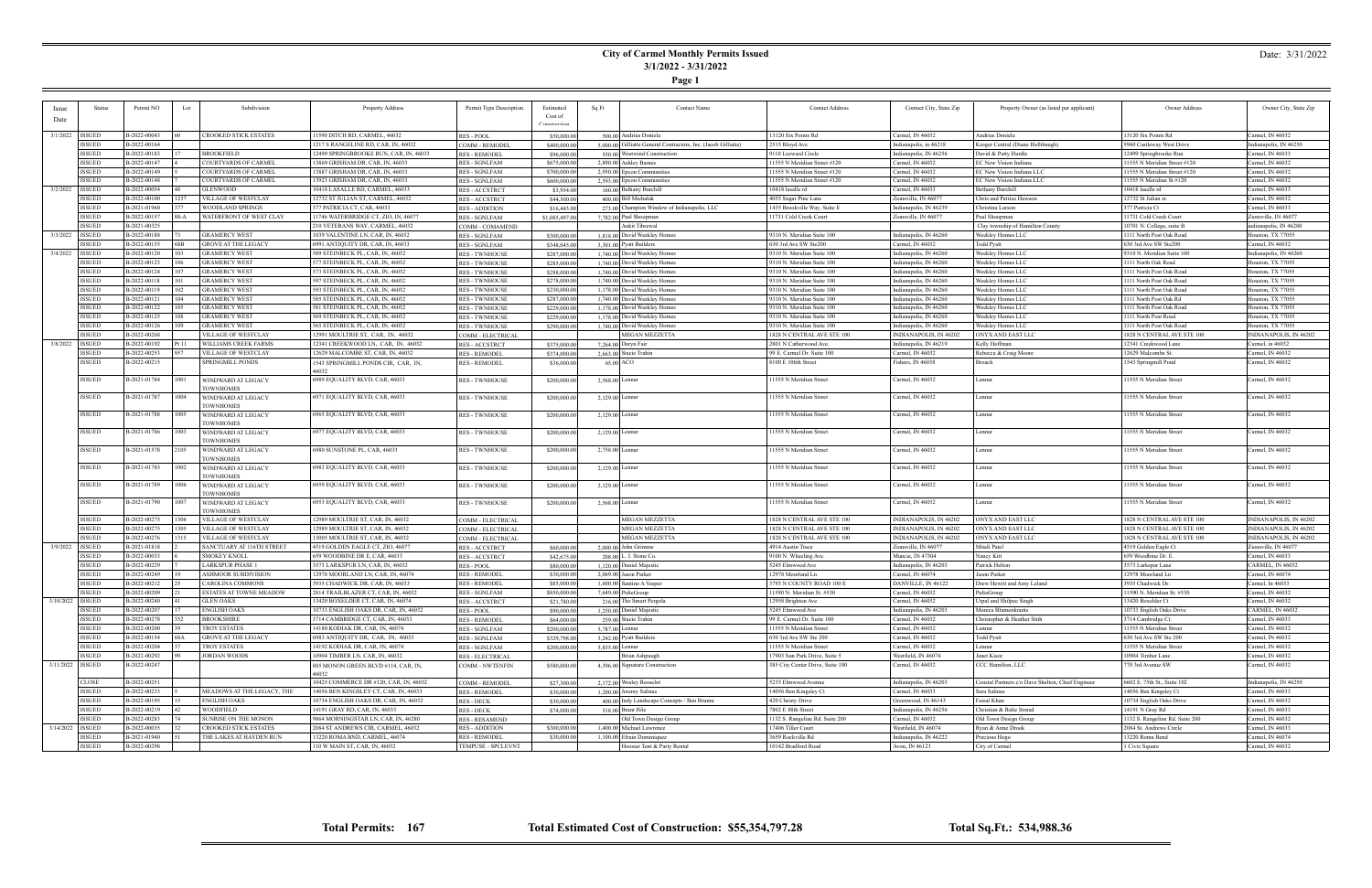## **City of Carmel Monthly Permits Issued 3/1/2022 - 3/31/2022**

**Page 2**

### Date: 3/31/2022

|                    | <b>Status</b>      | Permit NO    |      | Subdivision                     |                                        |                         |                |       | Contact Name                           | <b>Contact Address</b>    |                         |                                          | Owner Address               |                          |
|--------------------|--------------------|--------------|------|---------------------------------|----------------------------------------|-------------------------|----------------|-------|----------------------------------------|---------------------------|-------------------------|------------------------------------------|-----------------------------|--------------------------|
| <b>Issue</b>       |                    |              | Lot  |                                 | Property Address                       | Permit Type Description | Estimated      | Sq Ft |                                        |                           | Contact City, State Zip | Property Owner (as listed per applicant) |                             | Owner City, State Zip    |
| Date               |                    |              |      |                                 |                                        |                         | Cost of        |       |                                        |                           |                         |                                          |                             |                          |
|                    |                    |              |      |                                 |                                        |                         | Construction   |       |                                        |                           |                         |                                          |                             |                          |
|                    | 3/15/2022   ISSUED | B-2021-01047 |      | NORTH END                       | 525 NORTH END DR, CAR, 46032           | COMM - NEWSTRUCT        | \$850,000.0    |       | $24.308.00$ Steve Jansen               | 522 South Rangeline Road  | Carmel, IN 46032        | North End Apartments LLC                 | 1132 South Rangeline Road   | Carmel, In 46032         |
|                    | <b>ISSUED</b>      | B-2022-00284 |      | <b>ABERDEEN BEND</b>            | 13048 ABERDEEN BND, CAR, IN, 46032     | <b>RES - REMODEL</b>    | \$48,000.0     |       | 1,300.00 RJE R J & E Corp              | 11807 Allisonville Rd#121 | Fishers, IN 46038       | Bart and Kirsten Lefan                   | 13048 Aberdeen Bend         | Carmel, In 460332        |
|                    | <b>ISSUED</b>      | B-2022-00246 |      |                                 | 11555 N MERIDIAN ST, CAR, IN, 46032    | COMM - REMODEI          | \$250,000.00   |       | 4,334.00 Kathy Brewer                  | 8709 Castle Park Dr       | Indpls, IN 46256        | Cushman & Wakefield                      | One America Square Ste 1800 | Indpls, IN 46282         |
|                    | <b>ISSUED</b>      | B-2022-00272 |      | <b>ROHRER MEADOWS</b>           | 857 JOANN CT, CAR, IN, 46032           | <b>RES - REMODEI</b>    | \$10,000.0     |       | 252.00 Mauricio Gonzalez               | 133 W 161st Street        | Westfield, IN 46074     | Kyle Burdick                             | 857 Joann Ct                | Carmel, IN 46032         |
|                    |                    |              |      |                                 |                                        |                         |                |       |                                        |                           |                         |                                          |                             |                          |
|                    | <b>ISSUED</b>      | B-2021-01039 |      | NORTH END                       | 445 NORTH END DR, CAR, 46032           | <b>RES-MLTFAM</b>       | \$9,256,980.00 |       | 75,260,00 Steve Jansen                 | 522South Rangeline Road   | Carmel, IN 46032        | North End Apartments LLC                 | 1132 South Rangeline Road   | Carmel, IN 46032         |
|                    | <b>ISSUED</b>      | B-2021-00099 |      | NORTH END                       | 525 NORTH END DR, CAR, 46032           | RES - MLTFAM            | \$8,236,203.00 |       | 66,991.00 Brian Beck                   | 1132 South Rangeline Road | Carmel, In 46032        | <b>Curtis Sattison</b>                   | 31 1st St. SW.,             | Carmel, In 46032         |
|                    | <b>ISSUED</b>      | B-2021-01037 |      | NORTH END                       | 485 NORTH END DR, CAR, 46032           | <b>RES - MLTFAM</b>     | \$7,964,004.0  |       | 64,748.00 Steve Jansen                 | 522 South Rangeline Road  | Carmel, IN 46032        | North End Apartments LLC                 | 1132 South Rangeline Road   | Carmel, In 46032         |
|                    | <b>ISSUED</b>      | B-2022-00320 |      | <b>CLAYBRIDGE AT SPRINGMILL</b> | 686 MAYFAIR LN, CAR, IN, 46032         | <b>RES - ELECTRICAL</b> |                |       | Stephen Frye                           | 6353 Ferguson St.         | Indianapolis, IN 46220  | Janet Nine                               | 686 Mayfair Lane            | Carmel, IN 46032         |
|                    | ISSUED             | B-2022-00185 |      | <b>FOSTER'S ADDITION</b>        | 430 1ST AVE SE, CAR, IN, 46032         | <b>RES - SOLAR</b>      | \$72,774.00    |       | 412.86 Peter Denicola/Power Home Solar | 919 N Main St             | Mooresville, NC 28115   | Michael Beck                             | 430 1st Avenue SE           | Carmel, IN 46032         |
|                    |                    |              |      |                                 |                                        |                         |                |       |                                        |                           |                         |                                          |                             |                          |
| 3/16/2022          | <b>ISSUED</b>      | B-2022-00266 |      | <b>ESTATES AT TOWNE MEADOW</b>  | 10956 JASMINE DR, CAR, IN, 46032       | <b>RES - ACCSTRCT</b>   | \$39,250.0     |       | 363.00 The Smart Pergola               | 12958 Brighton Ave        | Carmel, IN 46032        | Don and Rachel Miller                    | 10956 Jasmine Ct            | Carmel, IN 46032         |
|                    | <b>ISSUED</b>      | B-2022-00237 |      | <b>CLAYBOURNE</b>               | 3950 KEGLER WAY, CAR, IN, 46074        | <b>RES - REMODEL</b>    | \$77,865.0     |       | 500.00 Ryan Thetford                   | 301 East Carmel Dr        | Carmel, IN 46032        | Valerie and Kevin Fischer                | 3950 Kegler Way             | Carmel, IN 46074         |
|                    | <b>ISSUED</b>      | B-2021-01774 | 901  | WINDWARD AT LEGACY              | 6945 EQUALITY BLVD, CAR, 46033         | <b>RES - TWNHOUSE</b>   | \$200,000.00   |       | 2,568.00 Lennar                        | 11555 N Meridian Street   | Carmel, IN 46032        | Lennar                                   | 11555 N Meridian Street     | Carmel, IN 46032         |
|                    |                    |              |      | <b>TOWNHOMES</b>                |                                        |                         |                |       |                                        |                           |                         |                                          |                             |                          |
|                    | ISSUED             | B-2021-01778 | 905  | WINDWARD AT LEGACY              | 6921 EQUALITY BLVD, CAR, 46033         | <b>RES-TWNHOUSE</b>     | \$200,000.00   |       | 2,129.00 Lennar                        | 11555 N Meridian Street   | Carmel, IN 46032        | Lennar                                   | 11555 N Meridian Street     | Carmel, IN 46032         |
|                    |                    |              |      | <b>TOWNHOMES</b>                |                                        |                         |                |       |                                        |                           |                         |                                          |                             |                          |
|                    | <b>ISSUED</b>      | B-2021-01799 | 104  |                                 | 7017 EQUALITY BLVD, CAR, 46033         | <b>RES - TWNHOUSE</b>   | \$200,000.0    |       | 2,179.00 Lennar                        | 11555 N Meridian Street   | Carmel, IN 46032        | Lennar                                   | 11555 N Meridian Street     | Carmel, IN 46032         |
|                    |                    |              |      | WINDWARD AT LEGACY              |                                        |                         |                |       |                                        |                           |                         |                                          |                             |                          |
|                    |                    |              |      | TOWNHOMES                       |                                        |                         |                |       |                                        |                           |                         |                                          |                             |                          |
|                    | ISSUED             | B-2021-01801 | 106  | WINDWARD AT LEGACY              | 7005 EQUALITY BLVD, CAR, 46033         | <b>RES - TWNHOUSE</b>   | \$200,000.0    |       | 2,129.00 Lennar                        | 11555 N Meridian Street   | Carmel, IN 46032        | Lennar                                   | 11555 N Meridian Street     | Carmel, IN 46032         |
|                    |                    |              |      | <b>TOWNHOMES</b>                |                                        |                         |                |       |                                        |                           |                         |                                          |                             |                          |
|                    | ISSUED             | B-2021-01745 | 706  | WINDWARD AT LEGACY              | 6865 ADALENE LN, CAR, 46033            | <b>RES-TWNHOUSE</b>     | \$200,000.00   |       | 2,758.00 Lennar                        | 11555 N Meridian Street   | Carmel, IN 46032        | Lennar                                   | 11555 N Meridian Street     | Carmel, IN 46032         |
|                    |                    |              |      | <b>TOWNHOMES</b>                |                                        |                         |                |       |                                        |                           |                         |                                          |                             |                          |
|                    | <b>ISSUED</b>      | B-2021-01775 | 902  | WINDWARD AT LEGACY              | 6939 EQUALITY BLVD, CAR, 46033         | <b>RES - TWNHOUSE</b>   | \$200,000.00   |       | $2,129.00$ Lennar                      | 11555 N Meridian Street   | Carmel, IN 46032        | Lennar                                   | 11555 N Meridian Street     | Carmel, IN 46032         |
|                    |                    |              |      | <b>TOWNHOMES</b>                |                                        |                         |                |       |                                        |                           |                         |                                          |                             |                          |
|                    | ISSUED             | B-2021-01777 |      |                                 | 6927 EQUALITY BLVD, CAR, 46033         |                         |                |       | 2,129.00 Lennar                        | 11555 N Meridian Street   | Carmel, IN 46032        |                                          | 11555 N Meridian Street     | Carmel, IN 46032         |
|                    |                    |              |      | WINDWARD AT LEGACY              |                                        | <b>RES - TWNHOUSE</b>   | \$200,000.00   |       |                                        |                           |                         | Lennar                                   |                             |                          |
|                    |                    |              |      | <b>TOWNHOMES</b>                |                                        |                         |                |       |                                        |                           |                         |                                          |                             |                          |
|                    | <b>ISSUED</b>      | B-2021-01802 | 107  | WINDWARD AT LEGACY              | 6999 EQUALITY BLVD, CAR, 46033         | <b>RES - TWNHOUSE</b>   | \$200,000.0    |       | 2,568.00 Lennar                        | 11555 N Meridian Street   | Carmel, IN 46032        | Lennar                                   | 11555 N Meridian Street     | Carmel, IN 46032         |
|                    |                    |              |      | TOWNHOMES                       |                                        |                         |                |       |                                        |                           |                         |                                          |                             |                          |
|                    | ISSUED             | B-2021-01743 | 704  | WINDWARD AT LEGACY              | 6877 ADALENE LN, CAR, 46033            | <b>RES - TWNHOUSE</b>   | \$200,000.0    |       | 2,758.00 Lennar                        | 11555 N Meridian Street   | Carmel, IN 46032        | Lennar                                   | 11555 N Meridian Street     | Carmel, IN 46032         |
|                    |                    |              |      | <b>TOWNHOMES</b>                |                                        |                         |                |       |                                        |                           |                         |                                          |                             |                          |
|                    | <b>ISSUED</b>      | B-2021-01795 | 101  | WINDWARD AT LEGACY              | 7035 EQUALITY BLVD, CAR, 46033         | <b>RES-TWNHOUSE</b>     | \$200,000.00   |       | 2,568.00 Lennar                        | 11555 N Meridian Street   | Carmel, IN 46032        | Lennar                                   | 11555 N Meridian Street     | Carmel, IN 46032         |
|                    |                    |              |      | <b>TOWNHOMES</b>                |                                        |                         |                |       |                                        |                           |                         |                                          |                             |                          |
|                    |                    |              |      |                                 |                                        |                         |                |       |                                        |                           |                         |                                          |                             |                          |
|                    | <b>ISSUED</b>      | B-2021-01742 | 703  | WINDWARD AT LEGACY              | 6885 ADALENE LN, CAR, 46033            | <b>RES - TWNHOUSE</b>   | \$200,000.00   |       | 2,758.00 Lennar                        | 11555 N Meridian Street   | Carmel, IN 46032        | Lennar                                   | 11555 N Meridian Street     | Carmel, IN 46032         |
|                    |                    |              |      | <b>TOWNHOMES</b>                |                                        |                         |                |       |                                        |                           |                         |                                          |                             |                          |
|                    | ISSUED             | B-2021-01746 |      | WINDWARD AT LEGACY              | 6859 ADALENE LN, CAR, 46033            | <b>RES - TWNHOUSE</b>   | \$200,000.00   |       | $2,755.00$ Lennar                      | 11555 N Meridian Street   | Carmel, IN 46032        | Lennar                                   | 11555 N Meridian Street     | Carmel, IN 46032         |
|                    |                    |              |      | <b>TOWNHOMES</b>                |                                        |                         |                |       |                                        |                           |                         |                                          |                             |                          |
|                    | <b>ISSUED</b>      | B-2021-01797 | 103  | WINDWARD AT LEGACY              | 7023 EQUALITY BLVD, CAR, 46033         | <b>RES - TWNHOUSE</b>   | \$200,000.0    |       | $2,129.00$ Lennar                      | 11555 N Meridian Street   | Carmel, IN 46032        | Lennar                                   | 11555 N Meridian Street     | Carmel, IN 46032         |
|                    |                    |              |      | TOWNHOMES                       |                                        |                         |                |       |                                        |                           |                         |                                          |                             |                          |
|                    | <b>ISSUED</b>      | B-2021-01740 |      |                                 | 6897 ADALENE LN, CAR, 46033            | <b>RES - TWNHOUSE</b>   | \$200,000.0    |       |                                        | 11555 N Meridian Street   | Carnel, IN 46032        | Lennar                                   | 11555 N Meridian Street     | Carmel, IN 46032         |
|                    |                    |              |      | WINDWARD AT LEGACY              |                                        |                         |                |       | 2,758.00 Lennar                        |                           |                         |                                          |                             |                          |
|                    |                    |              |      | <b>TOWNHOMES</b>                |                                        |                         |                |       |                                        |                           |                         |                                          |                             |                          |
|                    | ISSUED             | B-2021-01741 | 702  | WINDWARD AT LEGACY              | 6891 ADALENE LN, CAR, 46033            | <b>RES-TWNHOUSE</b>     | \$200,000.00   |       | 2,758.00 Lennar                        | 11555 N Meridian Street   | Carmel, IN 46032        | Lennar                                   | 11555 N Meridian Street     | Carmel, IN 46032         |
|                    |                    |              |      | <b>TOWNHOMES</b>                |                                        |                         |                |       |                                        |                           |                         |                                          |                             |                          |
|                    | <b>ISSUED</b>      | B-2021-01744 | 705. | WINDWARD AT LEGACY              | 6871 ADALENE LN, CAR, 46033            | <b>RES - TWNHOUSE</b>   | \$200,000.0    |       | 2,758.00 Lennar                        | 11555 N Meridian Street   | Carmel, IN 46032        | Lennar                                   | 11555 N Meridian Street     | Carmel, IN 46032         |
|                    |                    |              |      | <b>TOWNHOMES</b>                |                                        |                         |                |       |                                        |                           |                         |                                          |                             |                          |
|                    | ISSUED             | B-2021-01776 | 903  | WINDWARD AT LEGACY              | 6933 EQUALITY BLVD, CAR, 46033         | <b>RES - TWNHOUSE</b>   | \$200,000.00   |       | 2,129.00 Lennar                        | 11555 N Meridian Street   | Carmel, IN 46032        | Lennar                                   | 11555 N Meridian Street     | Carmel, IN 46032         |
|                    |                    |              |      | <b>TOWNHOMES</b>                |                                        |                         |                |       |                                        |                           |                         |                                          |                             |                          |
|                    | <b>ISSUED</b>      | B-2021-01779 | 906  |                                 | 6915 EQUALITY BLVD, CAR, 46033         | <b>RES - TWNHOUSE</b>   |                |       | $2,129.00$ Lennar                      | 11555 N Meridian Street   | Carmel, IN 46032        | Lennar                                   | 11555 N Meridian Street     | Carmel, IN 46032         |
|                    |                    |              |      | WINDWARD AT LEGACY              |                                        |                         | \$200,000.0    |       |                                        |                           |                         |                                          |                             |                          |
|                    |                    |              |      | <b>TOWNHOMES</b>                |                                        |                         |                |       |                                        |                           |                         |                                          |                             |                          |
|                    | ISSUED             | B-2021-01780 | 907  | WINDWARD AT LEGACY              | 6909 EQUALITY BLVD, CAR, 46033         | <b>RES - TWNHOUSE</b>   | \$200,000.0    |       | 2,568.00 Lennar                        | 11555 N Meridian Street   | Carmel, IN 46032        | Lennar                                   | 11555 N Meridian Street     | Carmel, IN 46032         |
|                    |                    |              |      | <b>TOWNHOMES</b>                |                                        |                         |                |       |                                        |                           |                         |                                          |                             |                          |
|                    | ISSUED             | B-2021-01796 | 1102 | WINDWARD AT LEGACY              | 7029 EQUALITY BLVD, CAR, 46033         | <b>RES-TWNHOUSE</b>     | \$200,000.00   |       | $2,129.00$ Lennar                      | 11555 N Meridian Street   | Carmel, IN 46032        | Lennar                                   | 11555 N Meridian Street     | Carmel, IN 46032         |
|                    |                    |              |      | <b>TOWNHOMES</b>                |                                        |                         |                |       |                                        |                           |                         |                                          |                             |                          |
|                    | <b>ISSUED</b>      | B-2021-01800 | 105  | WINDWARD AT LEGACY              | 7011 EQUALITY BLVD, CAR, 46033         | <b>RES - TWNHOUSE</b>   | \$200,000.0    |       | $2,129.00$ Lennar                      | 11555 N Meridian Street   | Carmel, IN 46032        | Lennar                                   | 1555 N Meridian Street      | Carmel, IN 46032         |
|                    |                    |              |      | OWNHOMES                        |                                        |                         |                |       |                                        |                           |                         |                                          |                             |                          |
|                    | <b>ISSUED</b>      | B-2022-00335 |      | <b>LAKEWOOD GARDENS</b>         | 9880 LAKEWOOD DR E, CAR, IN, 46280     | <b>RES - ELECTRICAL</b> |                |       | <b>Brian Harmeson</b>                  | 11403 Central Dr E        | Carmel, IN 46032        | Ron Schmitt                              | 9880 Lakewood Dr E          | Carmel, In 46280         |
|                    | ISSUED             | B-2022-00314 |      |                                 | 11033 LAKEVIEW DR, CAR, IN, 46033      |                         |                |       | Jason Swan                             | 1245 Roosevelt Dr.        | Noblesville, IN 46060   | <b>Brent Dilts</b>                       | 11033 Lakeview Dr.          | Carmel, IN 46033         |
|                    |                    |              |      |                                 |                                        | <b>RES - ELECTRICAL</b> |                |       |                                        |                           |                         |                                          |                             |                          |
|                    | ISSUED             | B-2022-00151 |      | WINDSOR GROVE II                | 10570 NOMA CT, CAR, IN, 46032          | <b>RES - DECK</b>       | \$59,000.0     |       | 500.00 Kyla w/ BPI OUTDOOR LIVING      | 7802 E 88th Street        | Indianapolis, IN 46256  | Randy Franiak                            | 10570 Noma Ct               | Indianapolis, IN 46032   |
| 3/17/2022   ISSUED |                    | B-2021-01428 |      | HAMLET AT JACKSONS GRANT,       | 12072 SIGILLARY WAY, CARMEL, 46032     | <b>RES - ACCSTRCT</b>   | \$39,873.00    |       | 335.00 The Smart Pergola               | 12958 Brighton Ave        | Carmel, IN 46032        | Terry and Linda Thompson                 | 12072 Sigillary Way         | Carmel, IN 46032         |
|                    |                    |              |      |                                 |                                        |                         |                |       |                                        |                           |                         |                                          |                             |                          |
|                    | <b>ISSUED</b>      | B-2021-01592 |      | LOST OAKS AT HAVERSTICK         | 5856 LOST OAKS DR, CARMEL, 46033       | <b>RES - ADDITION</b>   | \$70,000.0     |       | 384.00 J. Morrow Construction          | P.O. Box 7083             | Fishers, IN 46038       | Cheryl Pruett                            | 5856 Lost Oaks Dr.          | Carmel, IN 46033         |
|                    | <b>ISSUED</b>      | B-2022-00025 |      | <b>WOODHAVEN</b>                | 4532 WOODHAVEN DR, ZIONSVILLE, 46077   | <b>RES-POOL</b>         | \$85,000.0     |       | 1,200,00 Daniel Majestic               | 5245 Elmwood Ave          | Indianapolis, IN 46203  | Erin Oleary                              | 4532 Woodhaven Drive        | Zionsville, IN 46077     |
|                    | <b>ISSUED</b>      | B-2022-00213 |      | PRESERVE AT BEAR CREEK, THE     | 14237 KODIAK DR, CAR, IN, 46074        | RES - POOL              | \$90,000.00    |       | 1,100.00 Daniel Majestic               | 5245 Elmwood Ave          | Indianapolis, IN 46203  | Jeff Mitchell                            | 14237 Kodiak Drive          | <b>CARMEL, IN 46074</b>  |
|                    |                    |              |      |                                 | 4480 EVERGREEN TRL, CAR, IN, 46074     |                         |                |       |                                        |                           |                         |                                          |                             |                          |
|                    | <b>ISSUED</b>      | B-2022-00259 |      | PRESERVE AT BEAR CREEK, THE     |                                        | <b>RES - REMODEL</b>    | \$15,000.0     |       | 1,500.00 Anand Ranganathan             |                           |                         | Anand Ranganathan                        | 4480 Evergreen Trail        | Carmel, IN 46074         |
|                    | <b>ISSUED</b>      | B-2022-00265 |      | <b>FOSTER ESTATES</b>           | 14229 JOSHUA DR, CAR, IN, 46033        | <b>RES - REMODEL</b>    | \$15,000.00    |       | 300.00 Munisamy Gunasekaran            | 14229 Joshua Dr           | Carmel, IN 46033        | Munisamy Gunasekaran                     | 14229 Joshua Dr             | Carmel, IN 46033         |
|                    | <b>ISSUED</b>      | B-2022-00203 |      | TROY ESTATES                    | 14183 KODIAK DR, CAR, IN, 46074        | <b>RES - SGNLFAM</b>    | \$200,000.0    |       | 5,845.00 Lennar                        | 11555 N Meridian Street   | Carmel, IN 46032        | LEnnar                                   | 11555 N Meridian Street     | Carmel, IN 46032         |
|                    | <b>ISSUED</b>      | B-2022-00202 |      | TROY ESTATES                    | 14122 KODIAK DR, CAR, IN, 46074        | <b>RES - SGNLFAM</b>    | \$200,000.00   |       | 5,876,00 Lennar                        | 11555 N Meridian Street   | Carmel, IN 46032        | Lennar                                   | 11555 N Meridian Street     | Carmel, IN 46032         |
|                    | <b>ISSUED</b>      | B-2022-00342 |      | <b>BROOKSHIRE</b>               | 3786 E CARMEL DR, CAR, IN, 46033       | COMM - ELECTRICAL       |                |       | <b>BURTNER ELECTRIC, INC</b>           | 787 n 10th st             | noblesville, IN 46060   | <b>JASON RANDLETT</b>                    | 3786 E CARMEL DR            | <b>CARMEL, IN 46033</b>  |
| 3/18/2022          | <b>ISSUED</b>      | B-2022-00143 |      | COURTYARDS OF CARMEL            | 13900 GRISHAM DR, CAR, IN, 46033       | COMM - NEWSTRUCT        | \$719,999.00   |       | 3.710.00 EC New Vision Indiana LLC     | 11555 N Meridian Street   | Carmel, IN 46032        | EC New Vision Indiana LLC                | 11555 N Meridian Street     | Carmel, IN 46032         |
|                    | ISSUED             | B-2022-00228 |      | MERIDIAN MEDICAL PLAZA          | 12188 N MERIDIAN ST, CAR, IN, 46032    | <b>COMM - NWTENFIN</b>  | \$300,000,00   |       | $2.078.00$ Tom Bell                    | 321 East New York Street  | Indianapolis, IN 46204  | Franciscan Alliance Inc                  | PO Box 310                  | Mishawaka, IN 46546-0310 |
|                    |                    |              |      |                                 |                                        |                         |                |       |                                        |                           |                         |                                          |                             |                          |
|                    | <b>ISSUED</b>      | B-2022-00260 |      | <b>LAKE FOREST</b>              | 11810 PURSEL LN, CAR, IN, 46033        | <b>RES-POOL</b>         | \$90,000.0     |       | 1.100.00 Daniel Majestic               | 5245 Elmwood Ave          | Indianapolis, IN 46203  | Drew Westrick                            | 11810 Pursel Lane           | Carmel, IN 46033         |
|                    | <b>ISSUED</b>      | B-2022-00261 |      | <b>BUCKHORN ESTATES</b>         | 13991 BROOKSTONE DR, CAR, IN, 46032    | RES - POOL              | \$90,000.0     |       | 1,100,00 Daniel Majestic               | 5245 Elmwood Ave          | Indianapolis, IN 46203  | <b>Larry Stover</b>                      | 13991 Brookstone Drive      | <b>CARMEL, IN 46032</b>  |
|                    | <b>ISSUED</b>      | B-2021-01949 |      |                                 | 436 1ST AVE SE, CAR, 46032             | <b>RES - SGNLFAM</b>    | \$800,000.00   |       | $5,485,00$ Timothy Homes, LLC          | PO BOX 3422               | Carmel, IN 46082        | Mark Eaton                               | 11544 Sunrise Dr            | Syracuse, IN 46567       |
|                    | <b>ISSUED</b>      | B-2022-00159 |      | <b>STANFORD PARK</b>            | 3416 WINDY KNOLL LN, CARMEL, IN, 46074 | <b>RES - DECK</b>       | \$24,181.00    |       | 336.00 Steve Campbell                  | 2113 East 111th St.       | Carmel, IN 46032        | John Pecchia                             | 3416 Windy Knoll Ln         | Carmel, IN 46074         |
|                    |                    |              |      |                                 |                                        |                         |                |       |                                        |                           |                         |                                          |                             |                          |

÷

**Total Permits: 167 Total Estimated Cost of Construction: \$55,354,797.28 Total Sq.Ft.: 534,988.36**